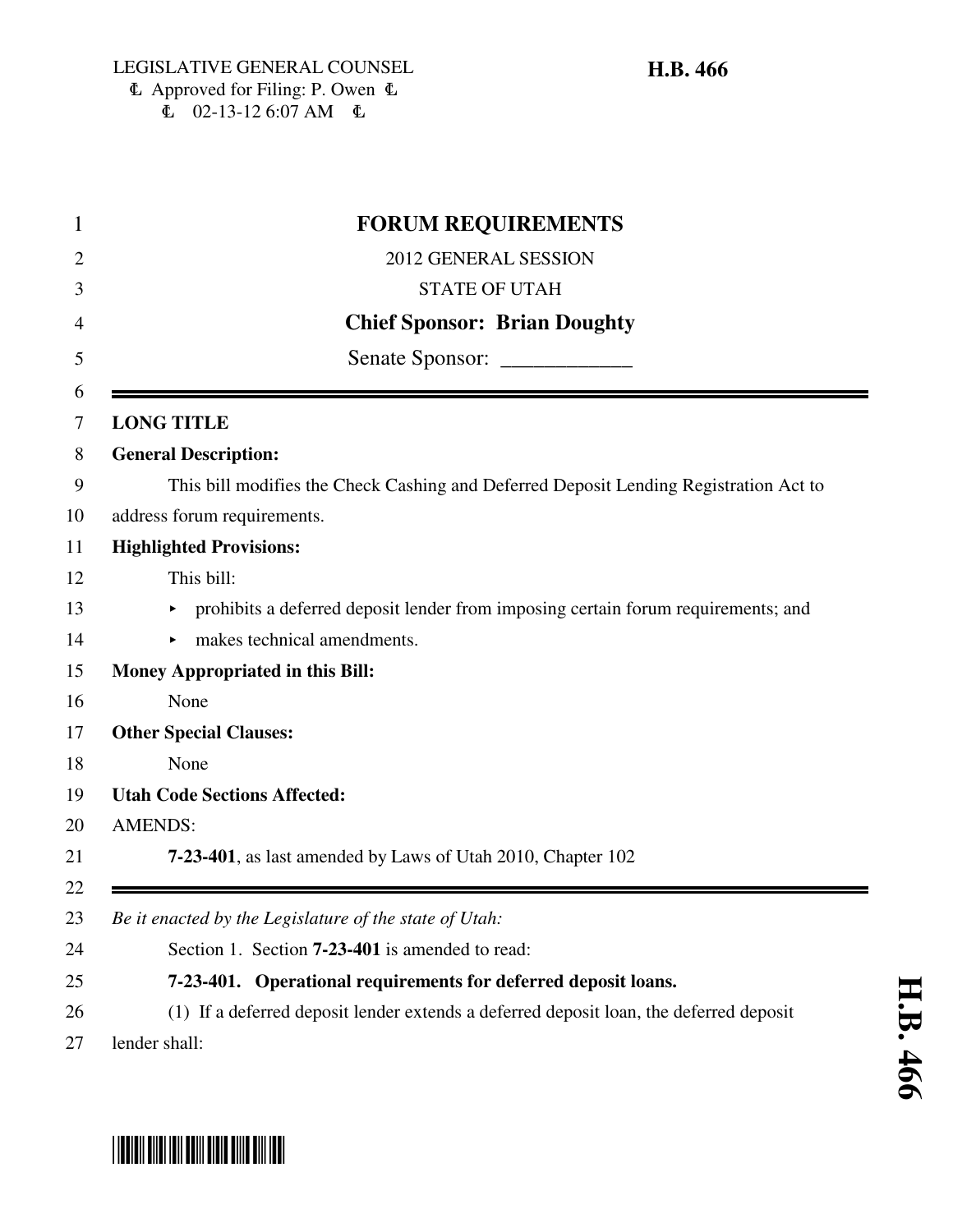| 28 | (a) post in a conspicuous location on its premises that can be viewed by a person                |
|----|--------------------------------------------------------------------------------------------------|
| 29 | seeking a deferred deposit loan:                                                                 |
| 30 | (i) a complete schedule of any interest or fees charged for a deferred deposit loan that         |
| 31 | states the interest and fees using dollar amounts;                                               |
| 32 | (ii) a number the person can call to make a complaint to the department regarding the            |
| 33 | deferred deposit loan; and                                                                       |
| 34 | (iii) a list of states where the deferred deposit lender is registered or authorized to offer    |
| 35 | deferred deposit loans through the Internet or other electronic means;                           |
| 36 | (b) enter into a written contract for the deferred deposit loan;                                 |
| 37 | (c) conspicuously disclose in the written contract:                                              |
| 38 | (i) that under Subsection $(3)(a)$ , a person receiving a deferred deposit loan may make a       |
| 39 | partial payment in increments of at least \$5 on the principal owed on the deferred deposit loan |
| 40 | without incurring additional charges above the charges provided in the written contract;         |
| 41 | (ii) that under Subsection (3)(b), a person receiving a deferred deposit loan may rescind        |
| 42 | the deferred deposit loan on or before 5 p.m. of the next business day without incurring any     |
| 43 | charges;                                                                                         |
| 44 | (iii) that under Subsection $(4)(b)$ , the deferred deposit loan may not be rolled over          |
| 45 | without the person receiving the deferred deposit loan requesting the rollover of the deferred   |
| 46 | deposit loan;                                                                                    |
| 47 | (iv) that under Subsection $(4)(c)$ , the deferred deposit loan may not be rolled over if the    |
| 48 | rollover requires the person to pay the amount owed by the person under the deferred deposit     |
| 49 | loan in whole or in part more than 10 weeks after the day on which the deferred deposit loan is  |
| 50 | executed; and                                                                                    |
| 51 | (v) (A) the name and address of a designated agent required to be provided the                   |
| 52 | department under Subsection $7-23-201(2)(d)(vi)$ ; and                                           |
| 53 | (B) a statement that service of process may be made to the designated agent;                     |
| 54 | (d) provide the person seeking the deferred deposit loan:                                        |
| 55 | (i) a copy of the written contract described in Subsection $(1)(c)$ ; and                        |
| 56 | (ii) written notice that if the person seeking the deferred deposit loan is eligible to enter    |
| 57 | into an extended payment plan, the deferred deposit lender provides an extended payment plan     |
| 58 | described in Section 7-23-403;                                                                   |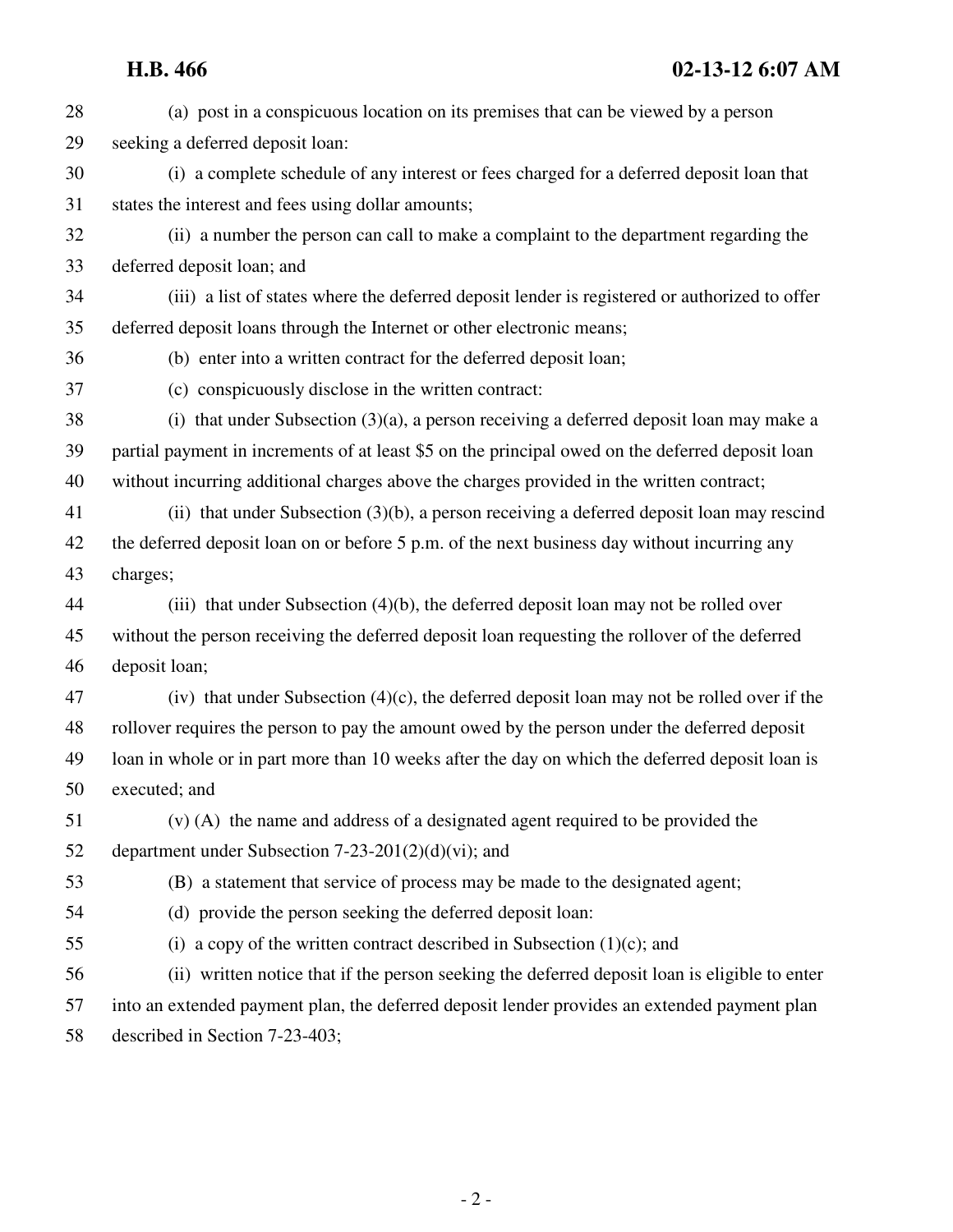# **02-13-12 6:07 AM H.B. 466**

| 59 | (e) orally review with the person seeking the deferred deposit loan the terms of the             |
|----|--------------------------------------------------------------------------------------------------|
| 60 | deferred deposit loan including:                                                                 |
| 61 | (i) the amount of any interest rate or fee;                                                      |
| 62 | (ii) the date on which the full amount of the deferred deposit loan is due;                      |
| 63 | (iii) that under Subsection $(3)(a)$ , a person receiving a deferred deposit loan may make       |
| 64 | a partial payment in increments of at least \$5 on the principal owed on the deferred deposit    |
| 65 | loan without incurring additional charges above the charges provided in the written contract;    |
| 66 | (iv) that under Subsection $(3)(b)$ , a person receiving a deferred deposit loan may             |
| 67 | rescind the deferred deposit loan on or before 5 p.m. of the next business day without incurring |
| 68 | any charges;                                                                                     |
| 69 | (v) that under Subsection $(4)(b)$ , the deferred deposit loan may not be rolled over            |
| 70 | without the person receiving the deferred deposit loan requesting the rollover of the deferred   |
| 71 | deposit loan; and                                                                                |
| 72 | (vi) that under Subsection $(4)(c)$ , the deferred deposit loan may not be rolled over if the    |
| 73 | rollover requires the person to pay the amount owed by the person under the deferred deposit     |
| 74 | loan in whole or in part more than 10 weeks after the day on which the deferred deposit loan is  |
| 75 | executed; and                                                                                    |
| 76 | (f) comply with the following as in effect on the date the deferred deposit loan is              |
| 77 | extended:                                                                                        |
| 78 | Truth in Lending Act, 15 U.S.C. Sec. 1601 et seq., and its implementing federal<br>(i)           |
| 79 | regulations;                                                                                     |
| 80 | (ii) Equal Credit Opportunity Act, 15 U.S.C. Sec. 1691, and its implementing federal             |
| 81 | regulations;                                                                                     |
| 82 | (iii) Bank Secrecy Act, 12 U.S.C. Sec. 1829b, 12 U.S.C. Sec. 1951 through 1959, and              |
| 83 | 31 U.S.C. Sec. 5311 through 5332, and its implementing regulations; and                          |
| 84 | (iv) Title 70C, Utah Consumer Credit Code.                                                       |
| 85 | (2) If a deferred deposit lender extends a deferred deposit loan through the Internet or         |
| 86 | other electronic means, the deferred deposit lender shall provide the information described in   |
| 87 | Subsection $(1)(a)$ to the person receiving the deferred deposit loan:                           |
| 88 | (a) in a conspicuous manner; and                                                                 |
| 89 | (b) prior to the person entering into the deferred deposit loan.                                 |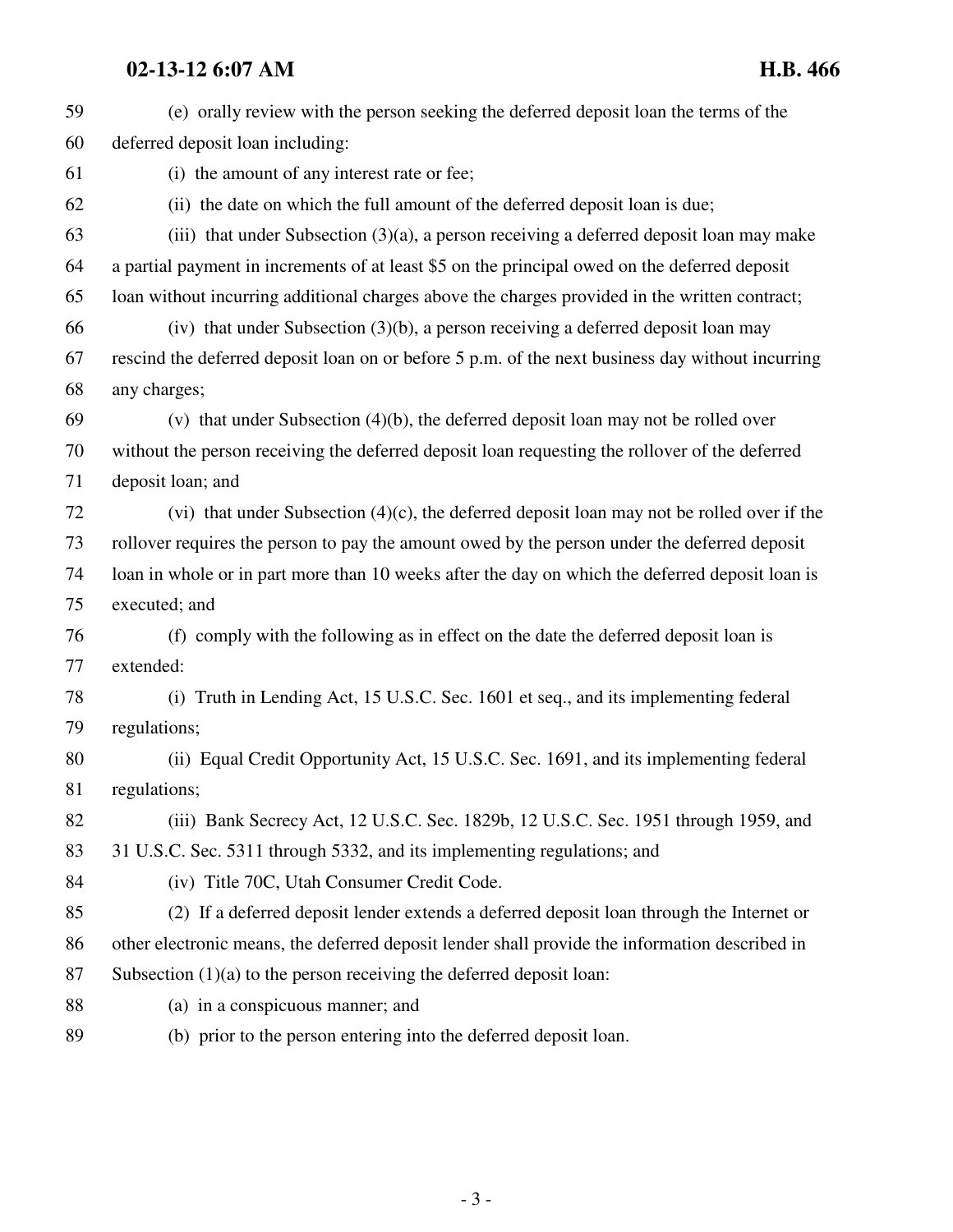# **H.B. 466 02-13-12 6:07 AM**

| 90  | (3) A deferred deposit lender that engages in a deferred deposit loan shall permit a           |
|-----|------------------------------------------------------------------------------------------------|
| 91  | person receiving a deferred deposit loan to:                                                   |
| 92  | (a) make partial payments in increments of at least \$5 on the principal owed on the           |
| 93  | deferred deposit loan at any time prior to maturity without incurring additional charges above |
| 94  | the charges provided in the written contract; and                                              |
| 95  | (b) rescind the deferred deposit loan without incurring any charges by returning the           |
| 96  | deferred deposit loan amount to the deferred deposit lender on or before 5 p.m. the next       |
| 97  | business day following the deferred deposit loan transaction.                                  |
| 98  | (4) A deferred deposit lender that engages in a deferred deposit loan may not:                 |
| 99  | (a) collect additional interest on a deferred deposit loan with an outstanding principal       |
| 100 | balance 10 weeks after the day on which the deferred deposit loan is executed;                 |
| 101 | (b) roll over a deferred deposit loan without the person receiving the deferred deposit        |
| 102 | loan requesting the rollover of the deferred deposit loan;                                     |
| 103 | (c) roll over a deferred deposit loan if the rollover requires a person to pay the amount      |
| 104 | owed by the person under a deferred deposit loan in whole or in part more than 10 weeks from   |
| 105 | the day on which the deferred deposit loan is first executed;                                  |
| 106 | (d) extend a new deferred deposit loan to a person on the same business day that the           |
| 107 | person makes a payment on another deferred deposit loan if the payment:                        |
| 108 | (i) is made at least 10 weeks after the day on which that deferred deposit loan is             |
| 109 | extended; and                                                                                  |
| 110 | (ii) results in the principal of that deferred deposit loan being paid in full;                |
| 111 | (e) threaten to use or use the criminal process in any state to collect on the deferred        |
| 112 | deposit loan; or                                                                               |
| 113 | (f) in connection with the collection of money owed on a deferred deposit loan,                |
| 114 | communicate with a person who owes money on a deferred deposit loan at the person's place of   |
| 115 | employment if the person or the person's employer communicates, orally or in writing, to the   |
| 116 | deferred deposit lender that the person's employer prohibits the person from receiving these   |
| 117 | communications.                                                                                |
| 118 | $(5)$ Notwithstanding Subsections $(4)(a)$ and $(e)$ , a deferred deposit lender that is the   |
| 119 | holder of a check used to obtain a deferred deposit loan that is dishonored may use the        |
| 120 | remedies and notice procedures provided in Chapter 15, Dishonored Instruments, except that     |
|     |                                                                                                |